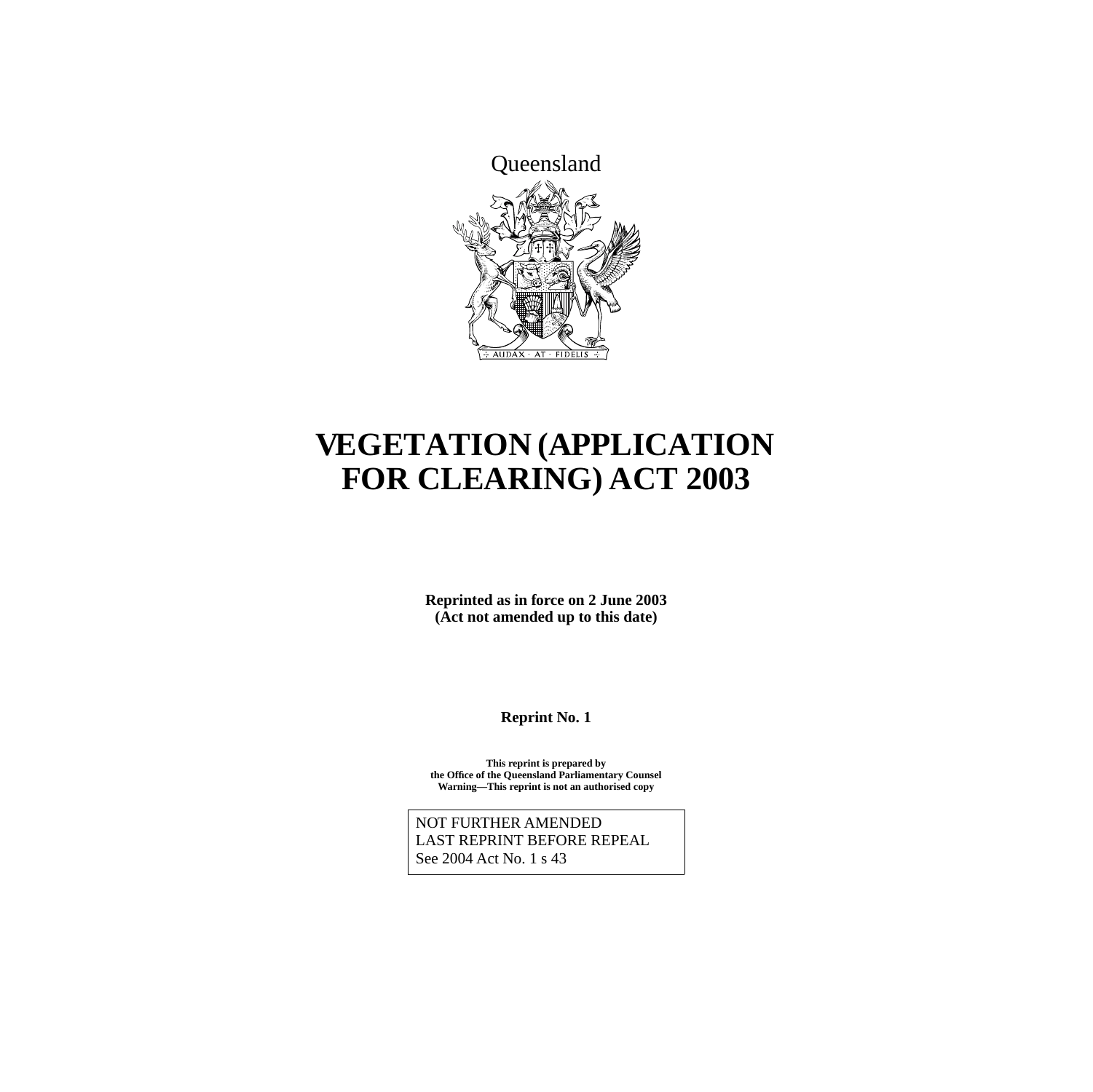# **Information about this reprint**

This Act is reprinted as at 2 June 2003.

Minor editorial changes allowed under the provisions of the Reprints Act 1992 have been made omit the enacting words (s 42A).

#### **See endnotes for information about when provisions commenced.**

#### **Dates shown on reprints**

**Reprints dated at last amendment** All reprints produced on or after 1 July 2002, hard copy and electronic, are dated as at the last date of amendment. Previously reprints were dated as at the date of publication. If a hard copy reprint is dated earlier than an electronic version published before 1 July 2002, it means the legislation was not further amended and the reprint date is the commencement of the last amendment.

If the date of a hard copy reprint is the same as the date shown for an electronic version previously published, it merely means that the electronic version was published before the hard copy version. Also, any revised edition of the previously published electronic version will have the same date as that version.

**Replacement reprint date** If the date of a hard copy reprint is the same as the date shown on another hard copy reprint it means that one is the replacement of the other.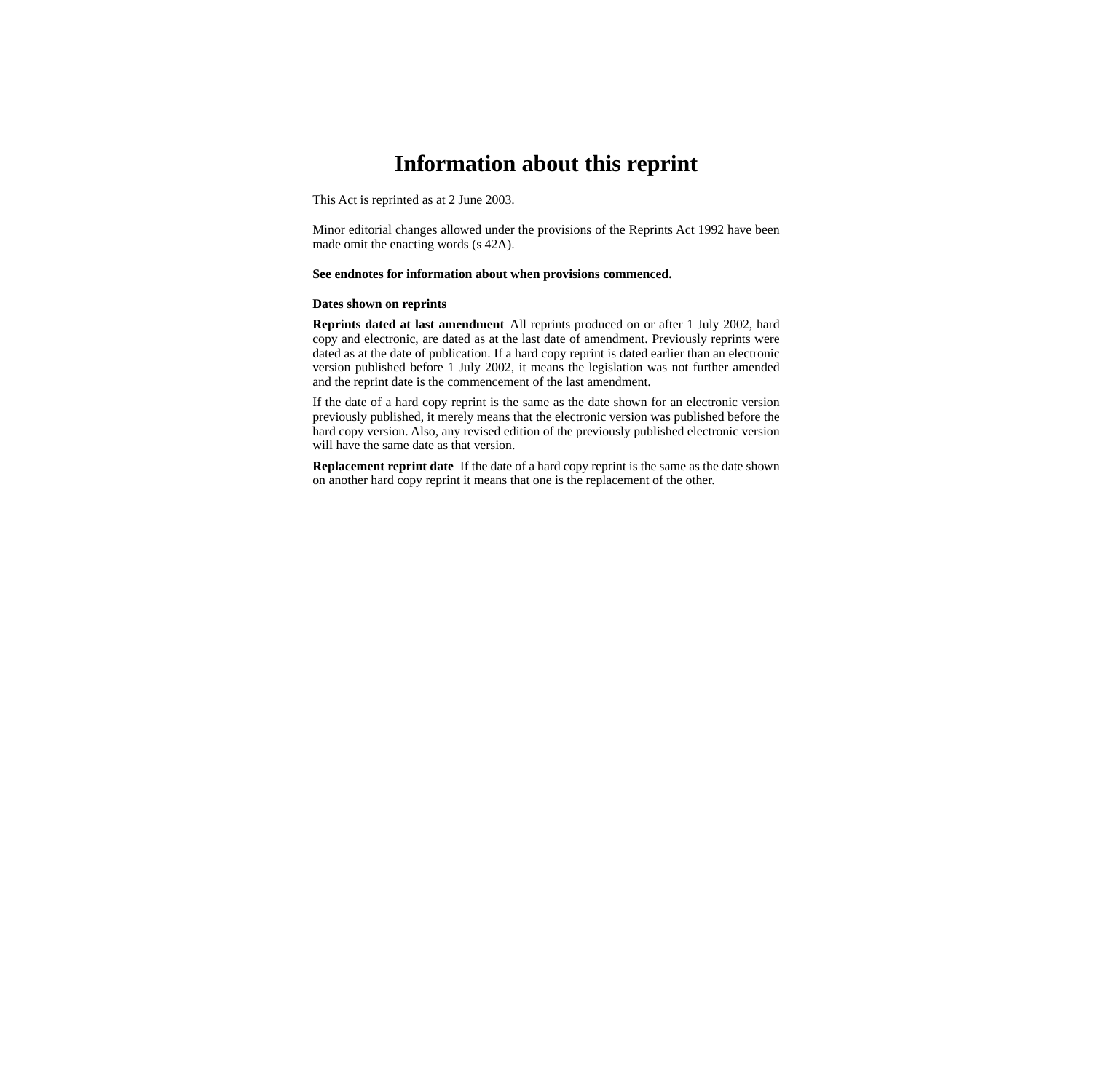

# **VEGETATION (APPLICATION FOR CLEARING) ACT 2003**

### **TABLE OF PROVISIONS**

#### Section Page

#### **[PART 1—PRELIMINARY](#page-4-0)**

| $\mathbf{1}$   |                                                             | 3              |
|----------------|-------------------------------------------------------------|----------------|
| $\mathfrak{D}$ |                                                             | 3              |
|                | <b>PART 2-APPLICATIONS FOR DEVELOPMENT APPROVAL</b>         |                |
| 3              |                                                             | $\mathcal{F}$  |
| $\overline{4}$ | Restriction on changing application or development approval | $\overline{4}$ |
|                | <b>PART 3-APPLICATIONS FOR TREE CLEARING PERMITS</b>        |                |
| 5              |                                                             | 5              |
| 6              | Restriction on changing application or permit               | 6              |
|                | <b>PART 4-MISCELLANEOUS</b>                                 |                |
| 7              |                                                             | 6              |
|                | SCHEDULE                                                    | 8              |
|                | <b>DICTIONARY</b>                                           |                |

#### **[ENDNOTES](#page-10-0)**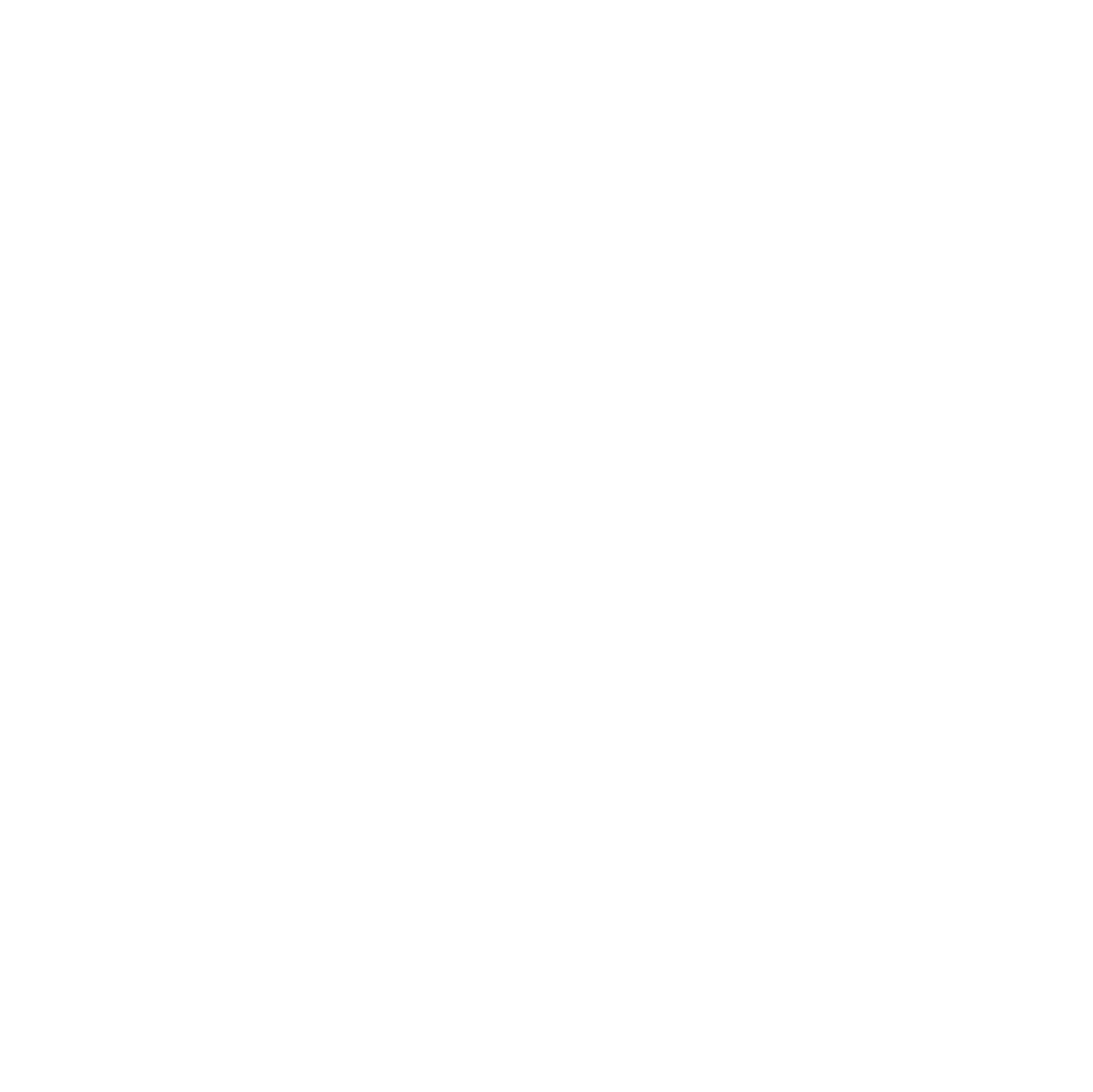# **VEGETATION (APPLICATION FOR CLEARING) ACT 2003**

[reprinted as in force on 2 June 2003]

**An Act about applications under the** *Integrated Planning Act 1997* **and the** *Land Act 1994* **for the clearing of trees and other vegetation**

## **PART 1—PRELIMINARY**

#### <span id="page-4-1"></span><span id="page-4-0"></span>**1 Short title**

This Act may be cited as the *Vegetation (Application for Clearing) Act 2003*.

#### <span id="page-4-2"></span>**2 Definitions**

The dictionary in the schedule defines particular words used in this Act.

# <span id="page-4-3"></span>**PART 2—APPLICATIONS FOR DEVELOPMENT APPROVAL**

#### <span id="page-4-4"></span>**3 Particular applications must be refused**

**(1)** This section applies if, in the relevant period, a person applies under IPA, chapter  $3<sup>1</sup>$  for a development approval involving assessable development mentioned in IPA, schedule 8, part 1, item 3A.

**(2)** Despite IPA, section 3.2.12—

<sup>1</sup> IPA, chapter 3 (Integrated development assessment system (IDAS))

<sup>2</sup> IPA, section 3.2.1 (Applying for development approval)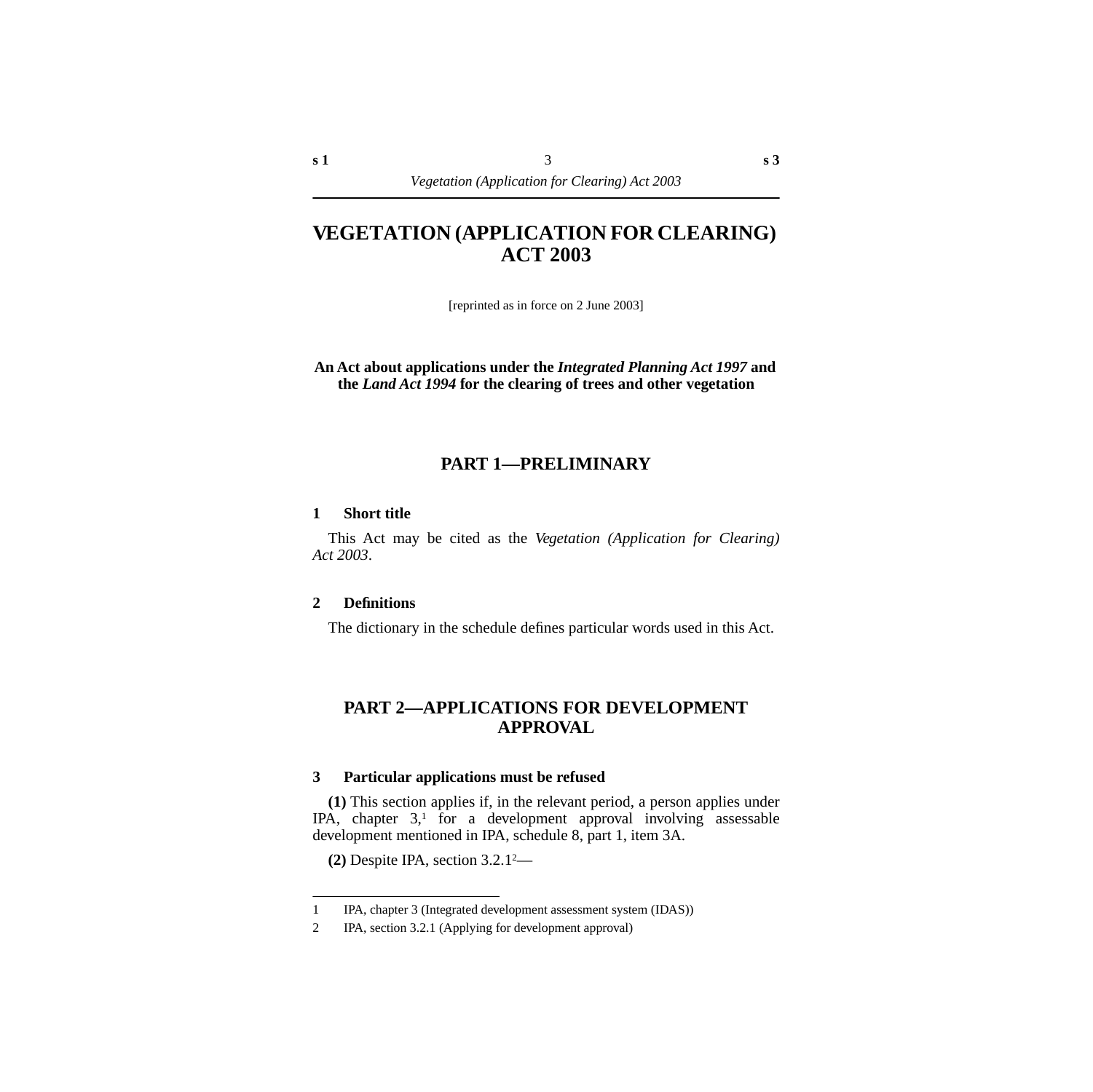- (a) the application is taken, for IPA, not to be a properly made application; and
- (b) the assessment manager must refuse to receive the application.

**(3)** If the chief executive is the assessment manager, subsection (2) does not apply if the applicant satisfies the chief executive that the proposed clearing of vegetation is—

- (a) necessary for 1 or more of the following—
	- (i) a project declared to be a significant project under the State Development Act, section 26;
	- (ii) a project that is of major significance because of its regional, State or national benefit;
	- (iii) weed control;
	- (iv) ensuring public safety;
	- (v) establishing a necessary fence, road or other built infrastructure, if there is no suitable alternative site for the fence, road or infrastructure; or
- (b) a natural and ordinary consequence of other assessable development for which a development approval has been given, or a development application has been made, under IPA before the start of the relevant period.

### <span id="page-5-0"></span>**4 Restriction on changing application or development approval**

**(1)** Despite IPA—

- (a) an existing application can not be changed, in the relevant period, in any way that increases the area of the proposed clearing of vegetation; and
- (b) a development approval can not be changed, in the relevant period, in any way that—
	- (i) increases the area approved for the clearing of vegetation; or
	- (ii) extends the currency period for the part of the approval that involves the clearing of vegetation.
- **(2)** In this section—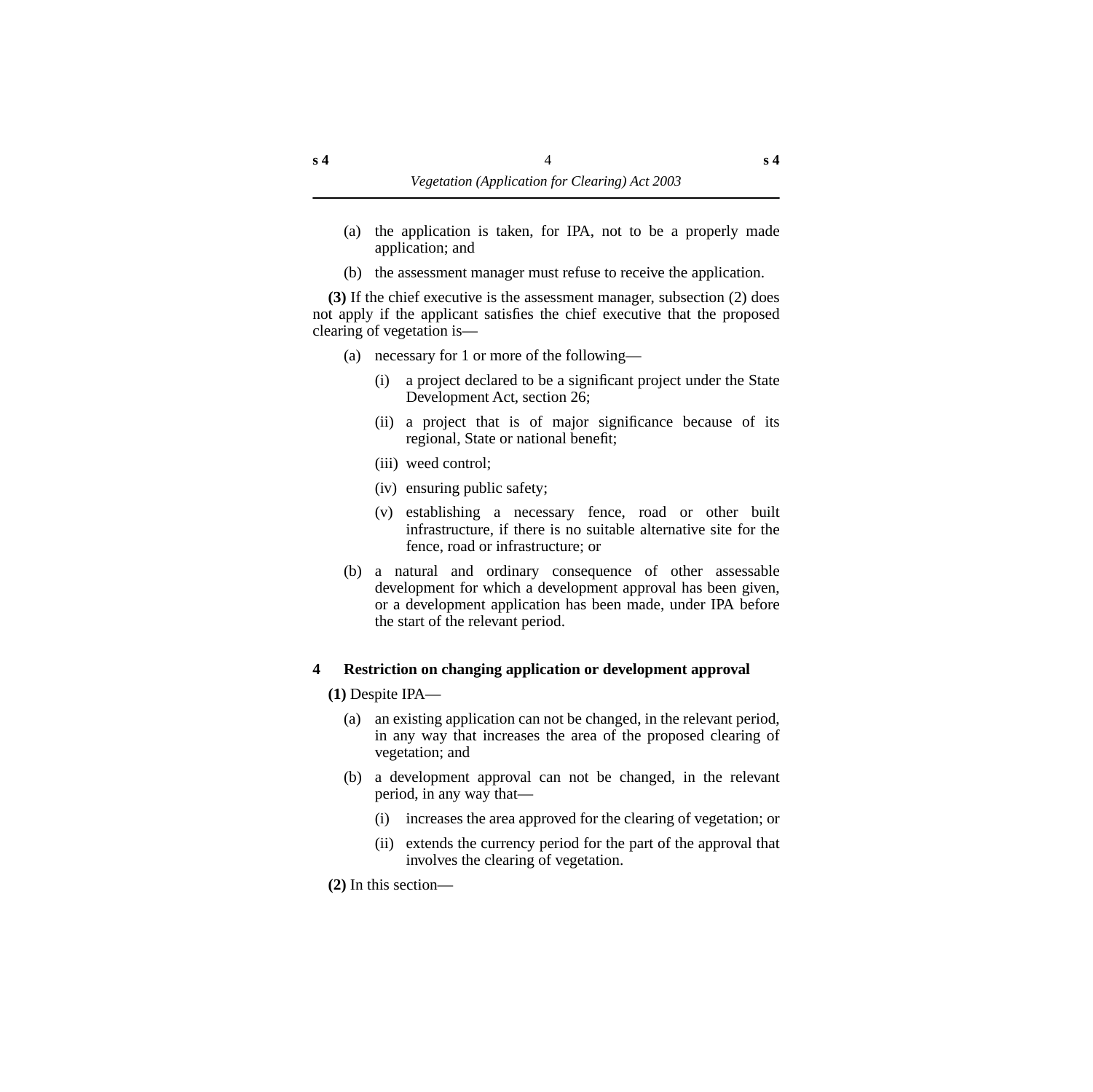- **"currency period"**, for part of a development approval, means the currency period for the part as worked out under IPA, section 3.5.21.3
- **"development approval"** means a development approval involving assessable development mentioned in IPA, schedule 8, part 1, item 3A.
- **"existing application"** means an application, made before the relevant period, for a development approval.

# <span id="page-6-0"></span>**PART 3—APPLICATIONS FOR TREE CLEARING PERMITS**

#### <span id="page-6-1"></span>**5 Particular applications must be refused**

**(1)** This section applies if, in the relevant period, a person applies under the Land Act, chapter 5, part  $6<sup>4</sup>$  for a tree clearing permit.

**(2)** Despite the Land Act, the chief executive must refuse to issue the tree clearing permit without considering the issues stated in section 2625 of that Act, unless the applicant satisfies the chief executive that the proposed tree clearing is—

- (a) necessary for 1 or more of the following—
	- (i) a project declared to be a significant project under the State Development Act, section 26;
	- (ii) a project that is of major significance because of its regional, State or national benefit;
	- (iii) supplying fodder for stock in a drought declared area;
	- (iv) weed control;
	- (v) ensuring public safety;

<sup>3</sup> IPA, section 3.5.21 (When approval lapses)

<sup>4</sup> Land Act, chapter 5 (Matters affecting land holdings), part 6 (Tree management)

<sup>5</sup> Land Act, section 262 (Issues chief executive must consider)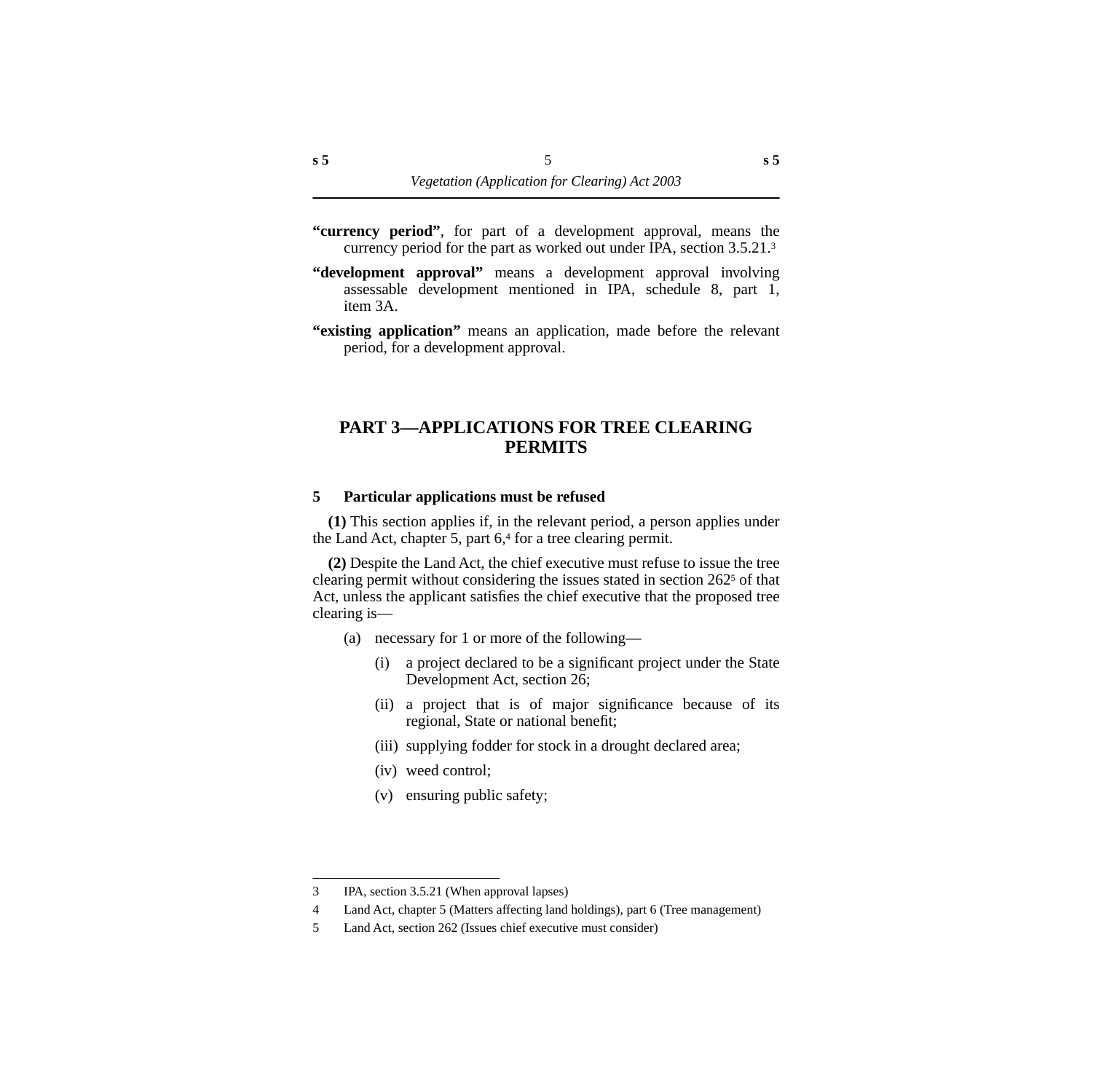- (vi) establishing a necessary fence, road or other built infrastructure, if there is no suitable alternative site for the fence, road or infrastructure; or
- (b) the clearing of trees in an area of regrowth vegetation.

**(3)** In this section—

**"regrowth vegetation"** means regrowth vegetation within the meaning of the *Vegetation Management Act 1999*.

**"tree"** means a tree within the meaning of the *Forestry Act 1959*.

#### <span id="page-7-0"></span>**6 Restriction on changing application or permit**

**(1)** Despite the Land Act—

- (a) an existing application can not be changed, in the relevant period, in any way that increases the area of the proposed tree clearing; and
- (b) a tree clearing permit can not be changed, in the relevant period, in any way that—
	- (i) increases the area permitted to be cleared; or
	- (ii) extends the term of the permit.

**(2)** In this section—

**"existing application"** means an application, made before the relevant period, for a tree clearing permit.

# **PART 4—MISCELLANEOUS**

#### <span id="page-7-2"></span><span id="page-7-1"></span>**7 No appeal**

A person can not appeal under any Act against a refusal, made in the relevant period, because of the operation of this Act—

- (a) to receive an application for a development approval; or
- (b) to issue a tree clearing permit; or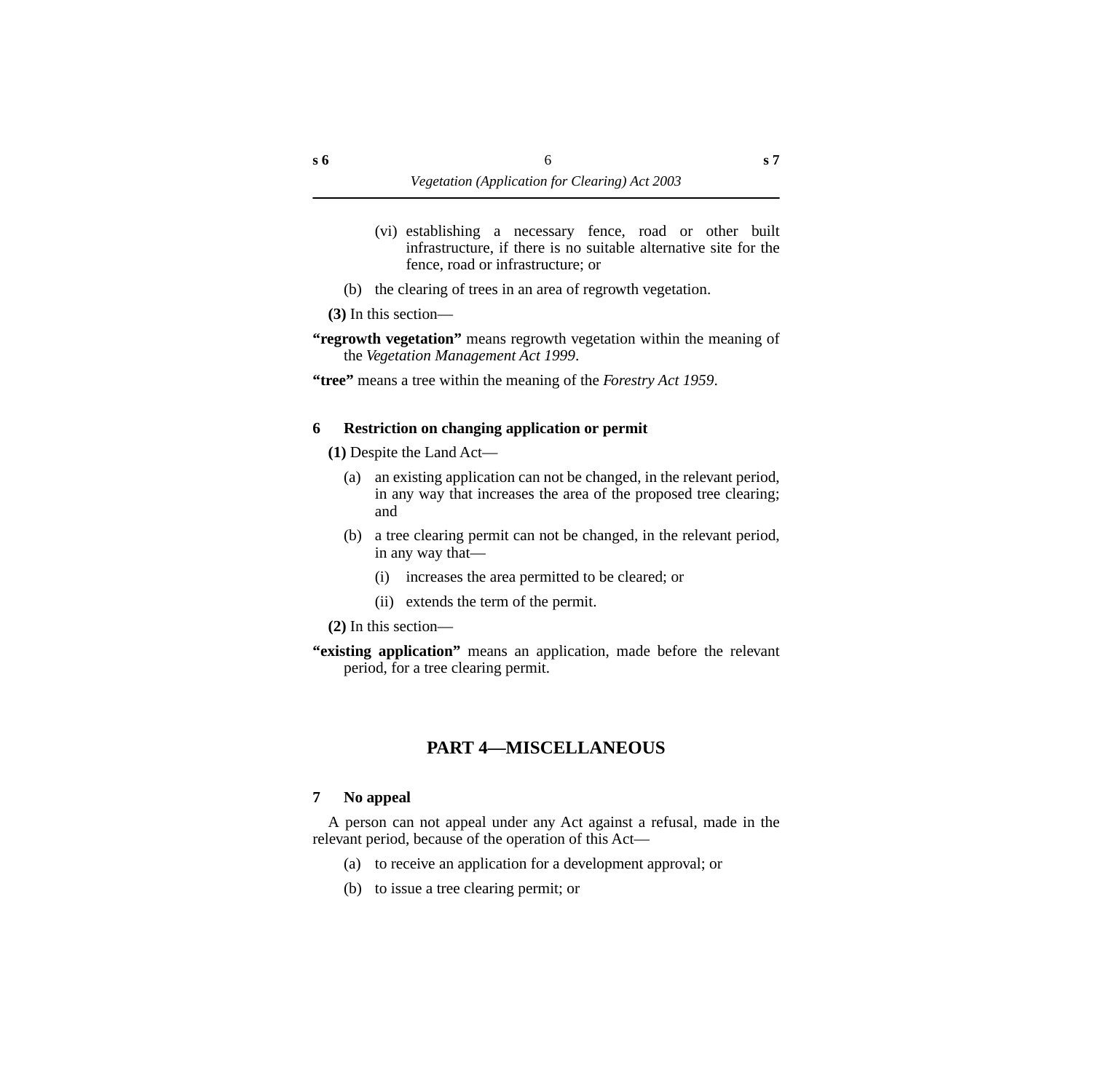- (c) to allow a person to change an application for a development approval or tree clearing permit; or
- (d) to change a development approval or tree clearing permit.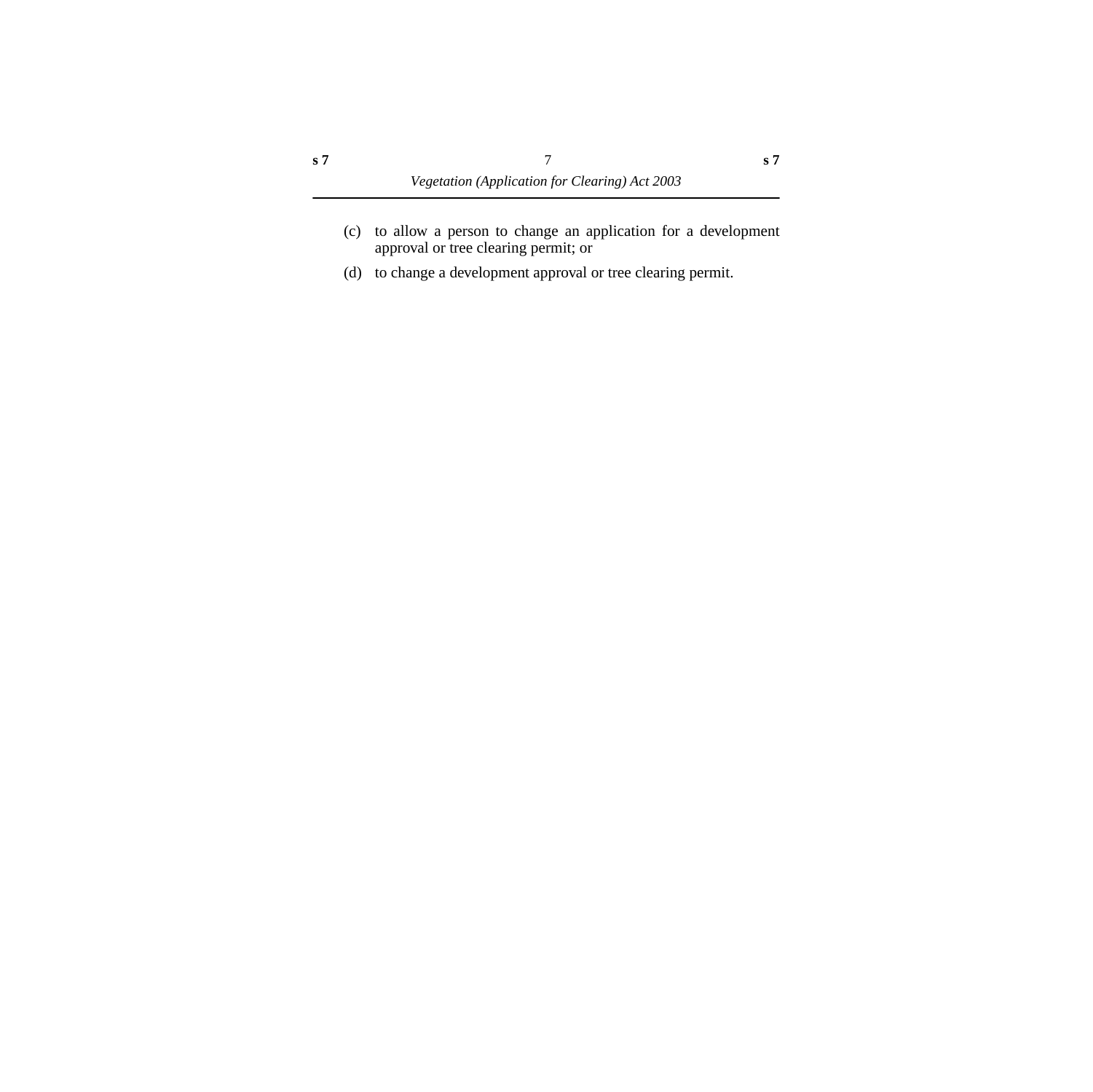# **SCHEDULE**

# **DICTIONARY**

section 2

- <span id="page-9-1"></span><span id="page-9-0"></span>**"development approval"** means a development approval within the meaning of IPA.
- **"IPA"** means the *Integrated Planning Act 1997.*
- **"Land Act"** means the *Land Act 1994*.
- **"relevant period"** means the period starting at midday on 16 May 2003 and ending on a day prescribed under a regulation.
- **"State Development Act"** means the *State Development and Public Works Organisation Act 1971.*
- **"tree clearing permit"** means a tree clearing permit issued under the Land Act.
- **"vegetation"** means vegetation within the meaning of the *Vegetation Management Act 1999.*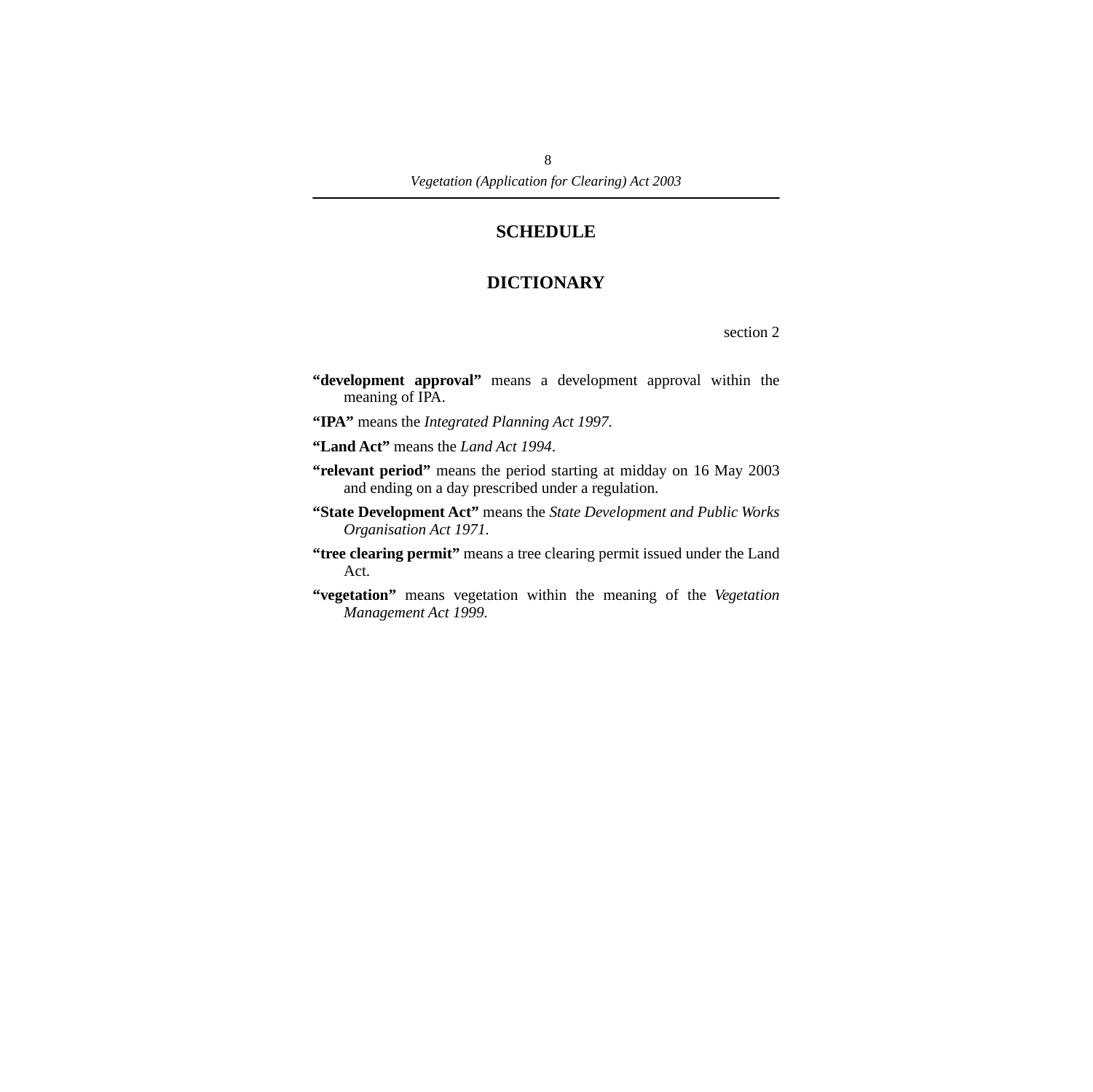# **ENDNOTES**

# <span id="page-10-1"></span><span id="page-10-0"></span>**1 Index to endnotes**

| Page |
|------|
|      |
|      |
|      |
|      |
|      |

# <span id="page-10-2"></span>**2 Date to which amendments incorporated**

This is the reprint date mentioned in the Reprints Act 1992, section 5(c). However, no amendments have commenced operation on or before that day. Future amendments of the Vegetation (Application for Clearing) Act 2003 may be made in accordance with this reprint under the Reprints Act 1992, section 49.

# <span id="page-10-3"></span>**3 Key**

#### **Key to abbreviations in list of legislation and annotations**

| Key    |     | <b>Explanation</b>               | Key        |     | <b>Explanation</b>                           |
|--------|-----|----------------------------------|------------|-----|----------------------------------------------|
| AIA    |     | $=$ Acts Interpretation Act 1954 | (prev)     |     | $=$ previously                               |
| amd    | $=$ | amended                          | proc       | $=$ | proclamation                                 |
| amdt   | $=$ | amendment                        | prov       | $=$ | provision                                    |
| ch     | $=$ | chapter                          | рt         | $=$ | part                                         |
| def    | $=$ | definition                       | pubd       |     | $=$ published                                |
| div    | $=$ | division                         | R[X]       |     | $=$ Reprint No.[X]                           |
| exp    |     | $=$ expires/expired              | RA         |     | $=$ Reprints Act 1992                        |
| gaz    |     | $=$ gazette                      | reloc      | $=$ | relocated                                    |
| hdg    |     | $=$ heading                      | renum      | $=$ | renumbered                                   |
| ins    |     | $=$ inserted                     | rep        | $=$ | repealed                                     |
| lap    | $=$ | lapsed                           | retro      | $=$ | retrospectively                              |
| notfd  |     | $=$ notified                     | rv         |     | revised edition                              |
| o in c | $=$ | order in council                 | s          | $=$ | section                                      |
| om     |     | $=$ omitted                      | sch        | $=$ | schedule                                     |
| orig   | $=$ | original                         | sdiv       |     | subdivision                                  |
| p      | $=$ | page                             | <b>SIA</b> |     | <b>Statutory Instruments Act 1992</b>        |
| para   | $=$ | paragraph                        | <b>SIR</b> |     | <b>Statutory Instruments Regulation 2002</b> |
| prec   |     | $=$ preceding                    | SL         |     | subordinate legislation                      |
| pres   | $=$ | present                          | sub        | $=$ | substituted                                  |
| prev   | $=$ | previous                         | unnum      | $=$ | unnumbered                                   |